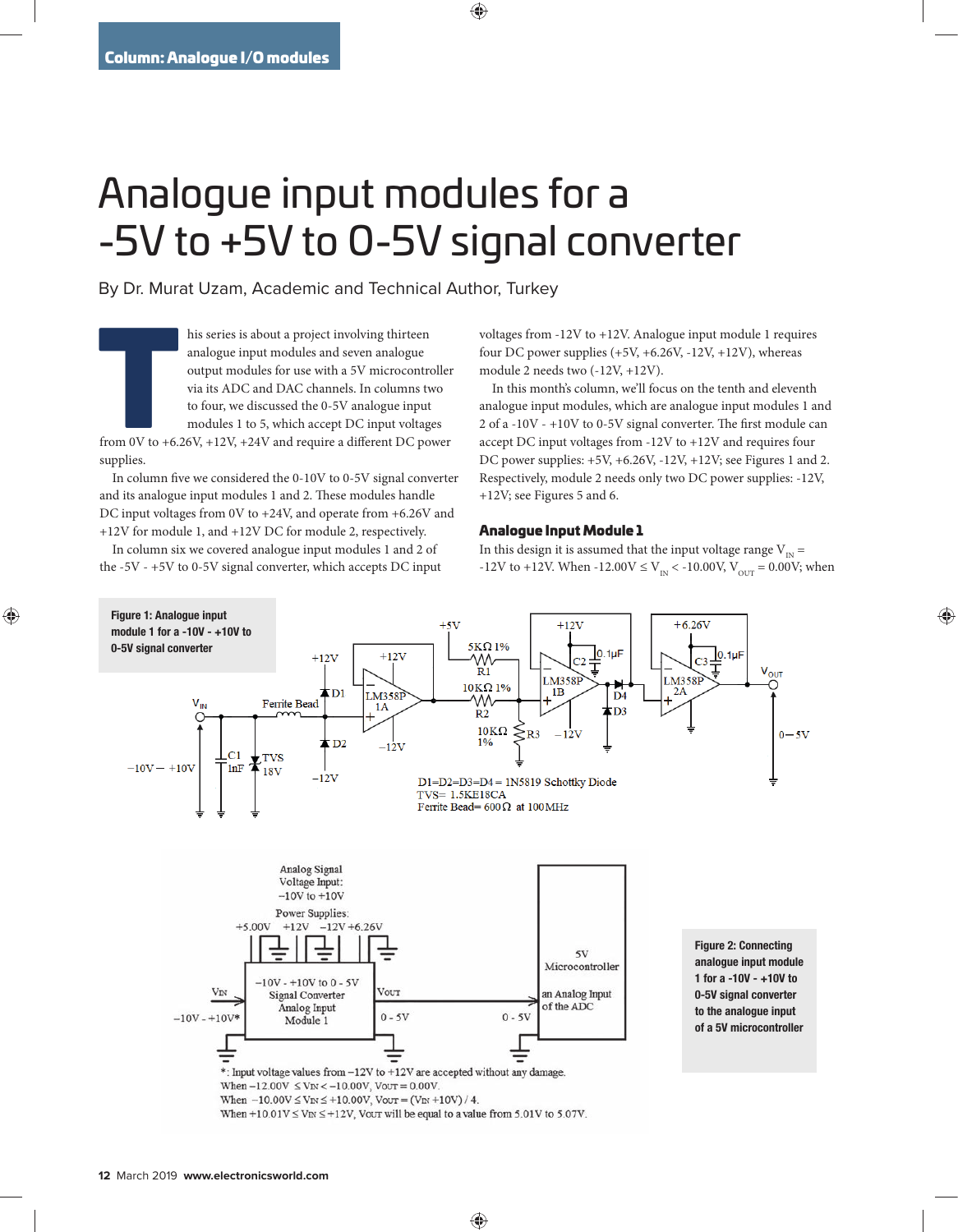

Figure 4: Top and bottom view of the prototype of analogue input module 1 of a -10V - +10V to 0-5V signal converter



Figure 5: Schematic diagram of analogue input module 2 of a -10V - +10V to 0-5V signal converter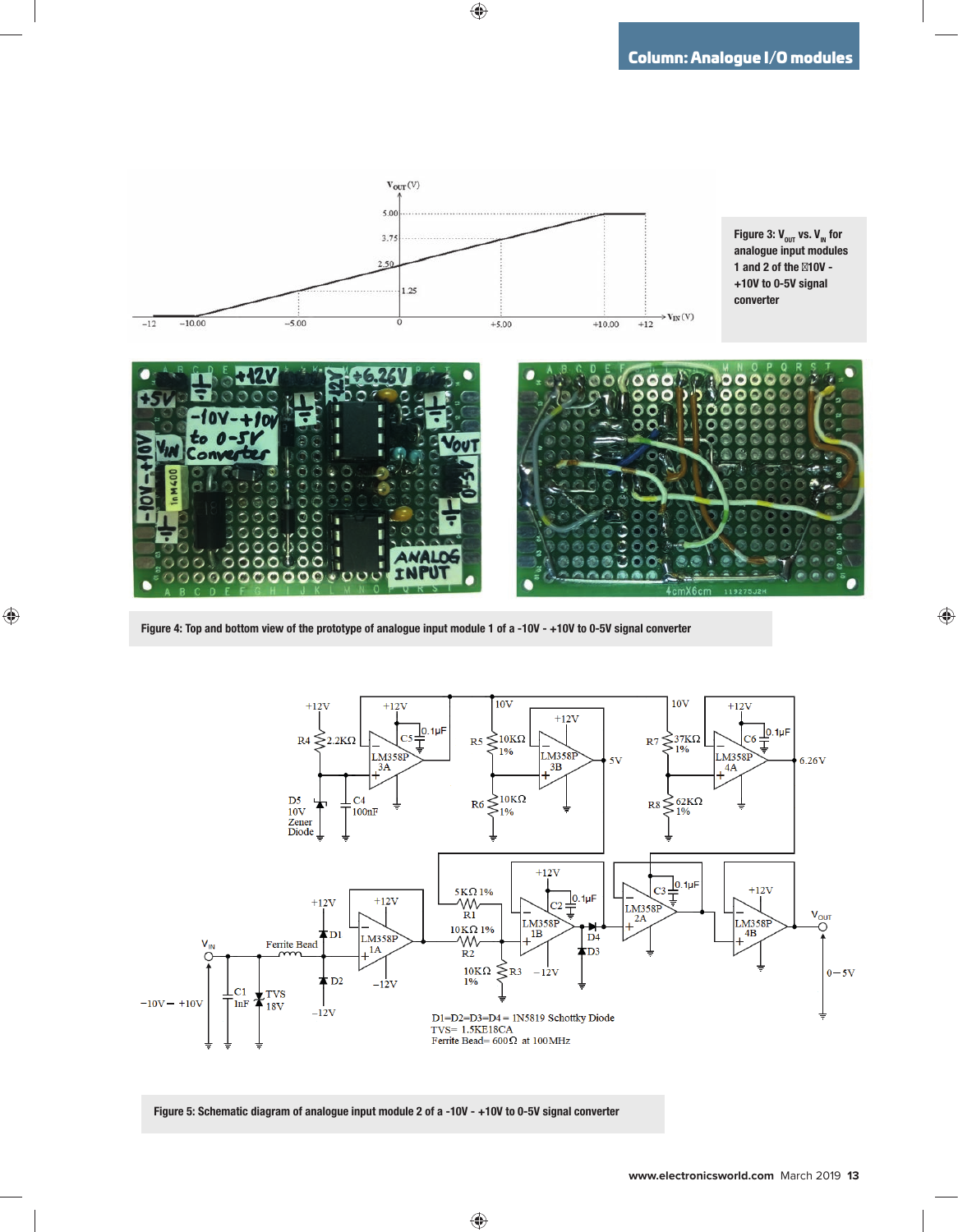## Column: Analogue I/O modules

| $\overline{\mathsf{V}_{\scriptscriptstyle \sf IN}(\mathsf{V})}$ | $\overline{\mathsf{V}_{\mathsf{out}}(\mathsf{V})}$ |
|-----------------------------------------------------------------|----------------------------------------------------|
| +12.00                                                          | 5.0X                                               |
| ÷,                                                              | $\overline{5.0X}$                                  |
| $+10.00$                                                        | 5.00                                               |
| œ,                                                              | o,                                                 |
| $+9.00$                                                         | 4.75                                               |
| ņ.                                                              | o,                                                 |
| $+8.00$                                                         | 4.50                                               |
| u,                                                              | m.                                                 |
| $+7.00$                                                         | 4.25                                               |
| м.                                                              | ×,                                                 |
| $+6.00$                                                         | 4.00                                               |
| ۳                                                               | ×,                                                 |
| +5.00                                                           | 3.75                                               |
| a,                                                              | o.                                                 |
| $+4.00$                                                         | 3.50                                               |
| H.                                                              | H,                                                 |
| +2.00                                                           | 3.00                                               |
| œ,                                                              | ω                                                  |
| 0.00                                                            | 2.50                                               |
| u,                                                              | o,                                                 |
| $-1.00$                                                         | 2.25                                               |
| ö,                                                              | ä,                                                 |
| $-3.00$                                                         | 1.75                                               |
| u,                                                              | o,                                                 |
| $-4.00$                                                         | 1.50                                               |
| u,                                                              | œ,                                                 |
| -5.00                                                           | 1.25                                               |
| н.                                                              | m.                                                 |
| $-6.00$                                                         | 1.00                                               |
| œ,                                                              | H,                                                 |
| $-7.00$                                                         | 0.75                                               |
| H,                                                              | o,                                                 |
| $-8.00$                                                         | 0.50                                               |
| ÷,                                                              | H,                                                 |
| -9.00                                                           | 0.25                                               |
| ٠,                                                              | ×,                                                 |
| $-10.00$                                                        | 0.00                                               |
| ų                                                               | ×,                                                 |
| $-12.00$                                                        | 0.00                                               |

Table 1: Example input and output voltages for analogue input modules 1 and 2 of the -10V - +10V to 0-5V signal converter

(5.0X: a value from 5.01V to 5.07V, due to the electrical characteristics of the LM358P-2A used)



Figure 6: Connecting the analogue input module 2 of the -10V - +10V to 0-5V signal converter to an analogue input of a 5V microcontroller

 $-10.00V \ge V_{\text{IN}} \ge +10.00V, V_{\text{OUT}} = (V_{\text{IN}} + 10V)/4.$ When +10.01V  $\geq$  V<sub>IN</sub>  $\geq$  +12V, V<sub>OUT</sub> will be between 5.01V and 5.07V, due to the electrical characteristics of the LM358P-2A used.

The relationship between  $V_{\text{OUT}}$  and  $V_{\text{IN}}$  is shown in Figure 3. It can be seen that input voltages up to +12V are accepted without damage to the circuit, outputing 5.01V to 5.07V.

This design is used to level-shift a bipolar -10V - +10V analogue voltage signal to provide a unipolar 0-5V analogue input signal. The transfer function is obtained from the superposition principle:

$$
V_{\text{OUT}} = \left(\frac{\frac{R1.R3}{R1+R3}}{R2+\frac{R1.R3}{R1+R3}}\right) V_{\text{IN}} + \left(\frac{\frac{R2.R3}{R2+R3}}{R1+\frac{R2.R3}{R2+R3}}\right) 5
$$

Since  $R2 = R3$ ,  $R1 = \frac{1}{2} R2$ :

$$
V_{\rm OUT} = \left(\frac{1}{4}\right) V_{\rm IN} + \left(\frac{1}{2}\right) 5 = \frac{V_{\rm IN} + 10}{4}
$$

The analogue input  $V_{IN}$  can be subjected to electric surge or electrostatic discharge on the external terminal connections; TVS (transient voltage suppressor) shown in the circuit provides highly effective protection against such discharges. A ferrite bead is connected in series with the input path to add isolation and to decouple from high-frequency transient noises. External Schottky diodes generally protect the operational amplifier. Even when internal ESD protection diodes are provided, the use of external diodes lowers and offset errors.

The dual series Schottky barrier diodes D1 and D2 divert any overcurrent to the positive or negative power supply. The operational amplifier LM358P-1A, with bipolar supply

voltages, provides a high input impedance and is connected as a buffer amplifier (voltage follower). Diodes D3 and D4 ensure that when  $-12.00V \le V_{IN} < -10.00V, V_{OUT} = 0.00V.$  The operational amplifier LM358P-2A, with its +6.26V supply voltage, acts as a voltage limiter and is connected as a buffer amplifier.  $V_{\text{OUT}}$  is obtained from the output of the LM358P-2A.

Table 1 shows some example input and output voltage values for the analogue input module 1 of a -10V - +10V to 0-5V signal converter. Its prototype circuit board is shown in Figure 4.

It's worth noting that for proper operation you should make  $R2 = R3$ ,  $R1 = \frac{1}{2}R2$  and  $+5V$  $= +5.00V.$ 

## Analogue Input Module 2

In designing analogue input module 2 of a -10V - +10V to 0-5V signal converter, as with the previous module, we've assumed that the input voltage range  $V_{IN}$  = -12V to +12V. When  $-12.00V \le V_{IN} < -10.00V, V_{OUT} = 0.00V$ . When  $-10.00V \le V_{IN} \le +10.00V, V_{OUT} = (V_{IN} + 10V)/4.$ When +10.01V  $\leq$  V<sub>IN</sub>  $\leq$  +12V, V<sub>OUT</sub> will be equal to a value from 5.01V to 5.07V, due to the electrical characteristics of the LM358P-2A used.

Except for the buffer amplifier LM358P-4B where the output voltage  $V_{\text{OUT}}$  is obtained, the lower part of Figure 5 is identical to that of the first module (Figure 1).

The top part of Figure 5 is dedicated to producing two reference voltages: +5.00V and  $+6.26V$ . The components R4, D5 (10V zener diode) and C4 with the buffer amplifier LM358P-3A provide a 10.00V reference voltage from a  $+12V$  power supply. This 10.00V